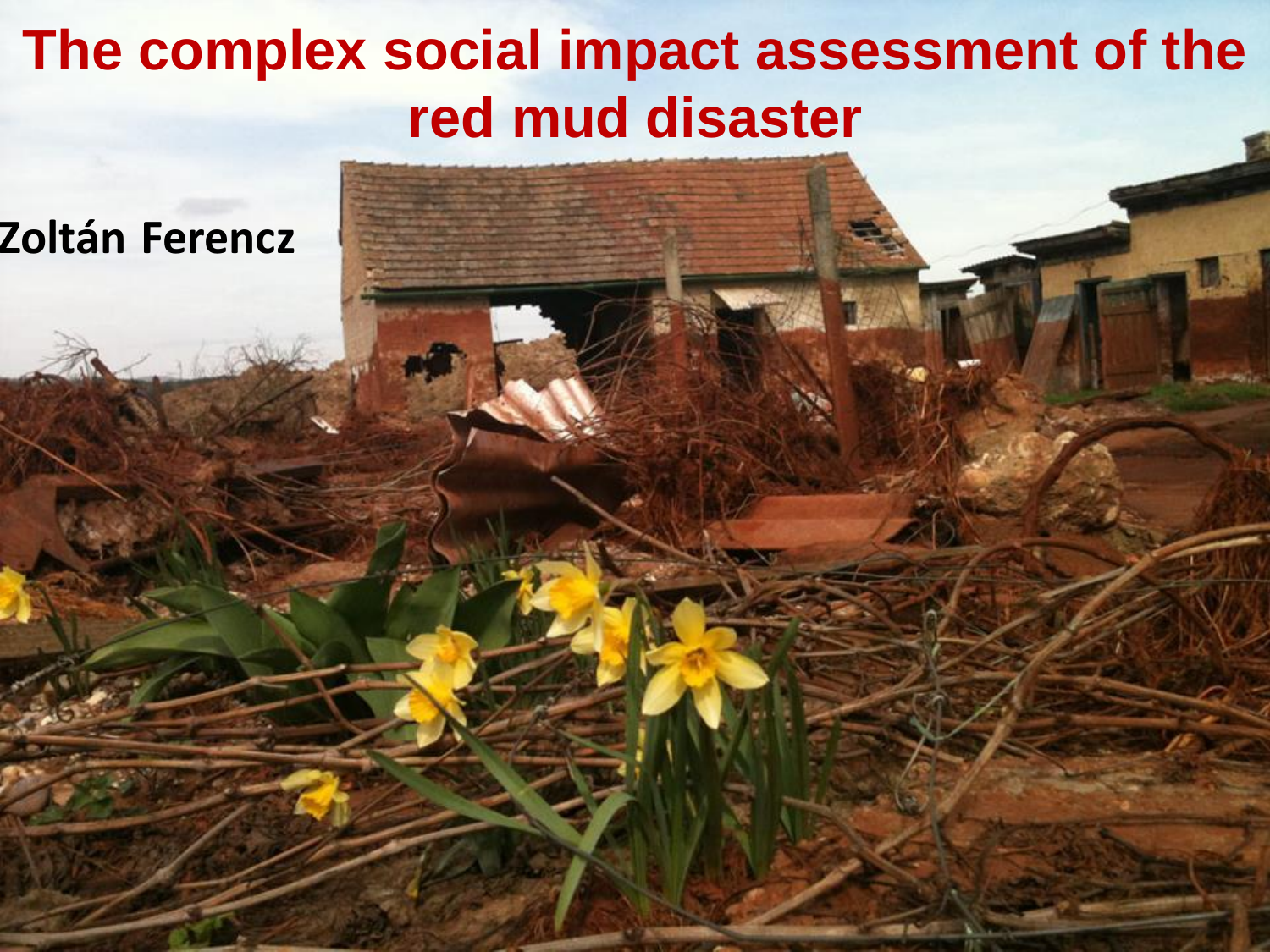# **The facts**

- Regarding the spatial extent, duration and severity of impact, the dam break at 12:25 pm on 04. 10. 2010 and the red mud disaster in its wake turned out to be the greatest environmental crisis ever of Hungary and of the whole region.
- The disaster left 10 people dead and almost 150 injured
- 322 houses were destroyed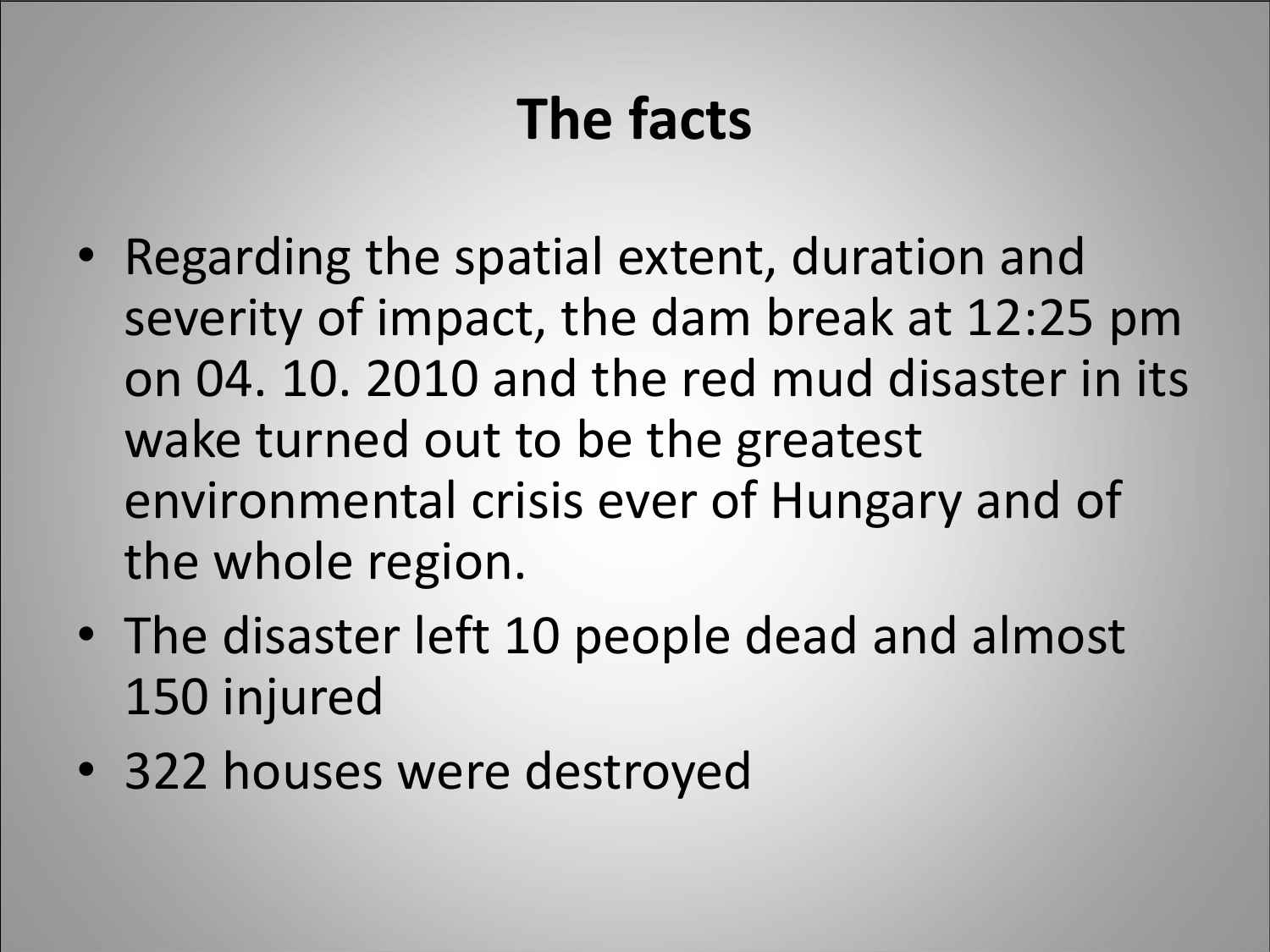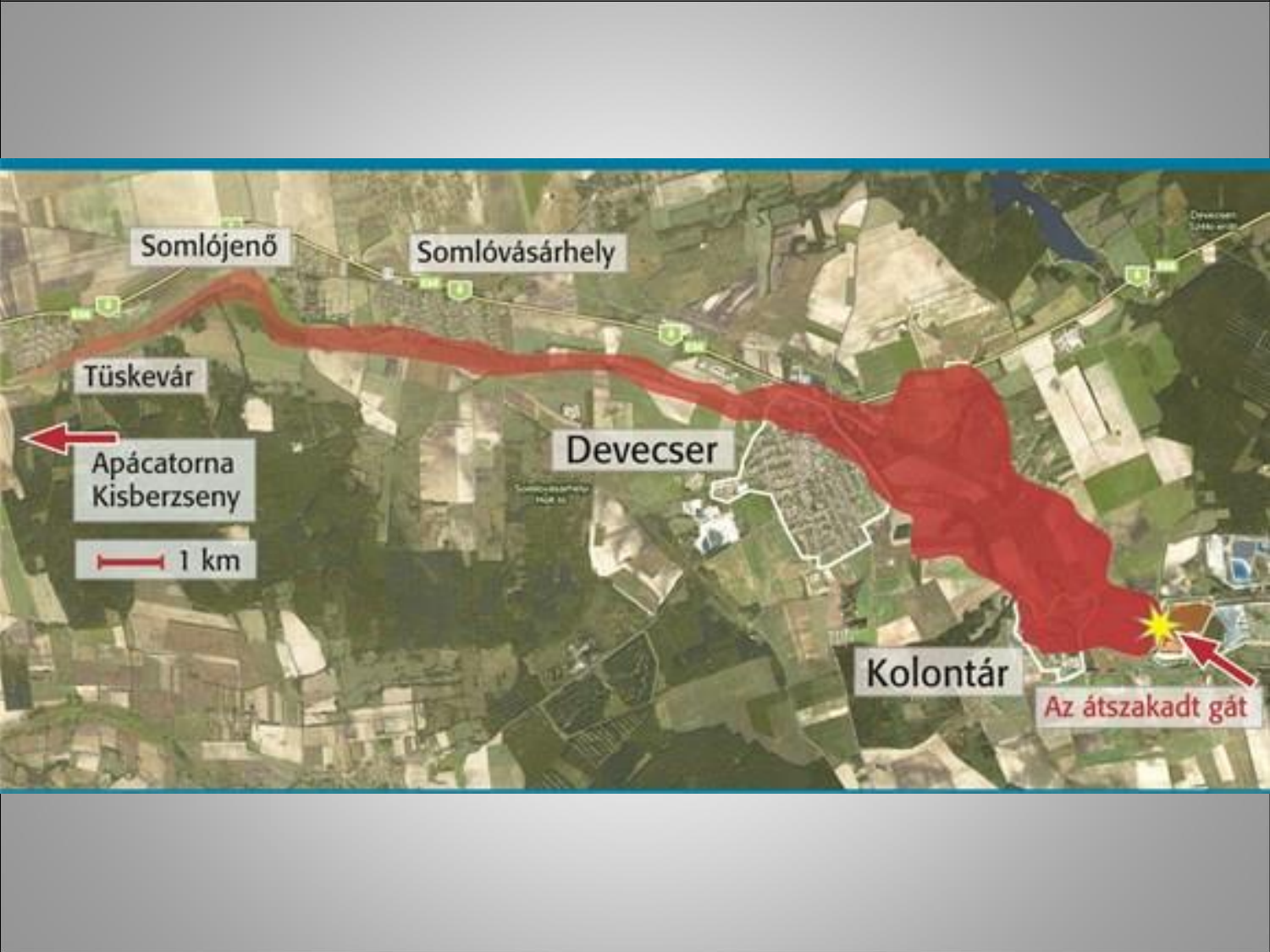### **The most serious damages**

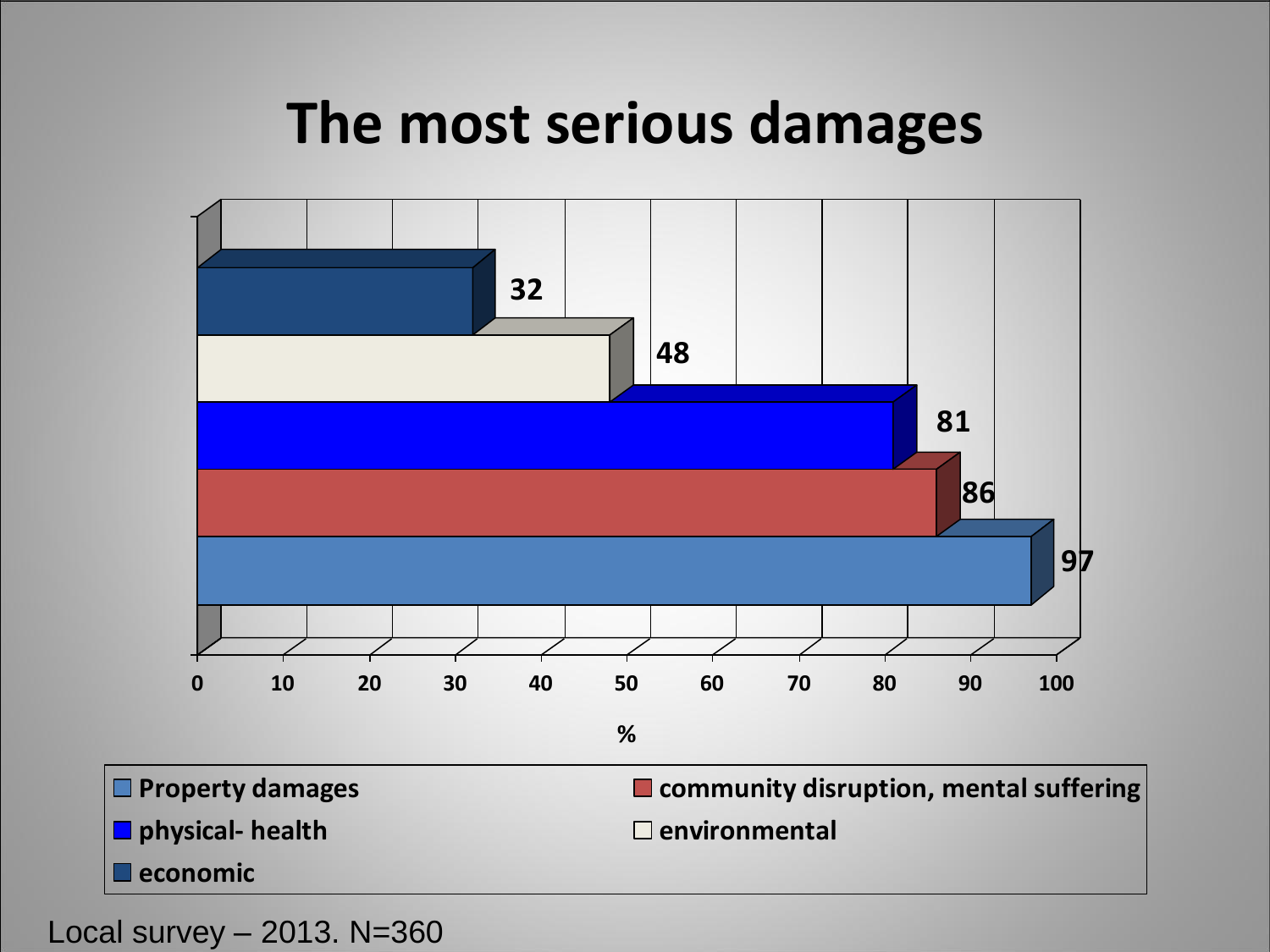# **Financial support from the Hungarian Relief Fund by settlements and targets**



Source: The decisions of the Hungarian Relief Committee http://www.karmentobizottsag.hu/index.php?/dontesek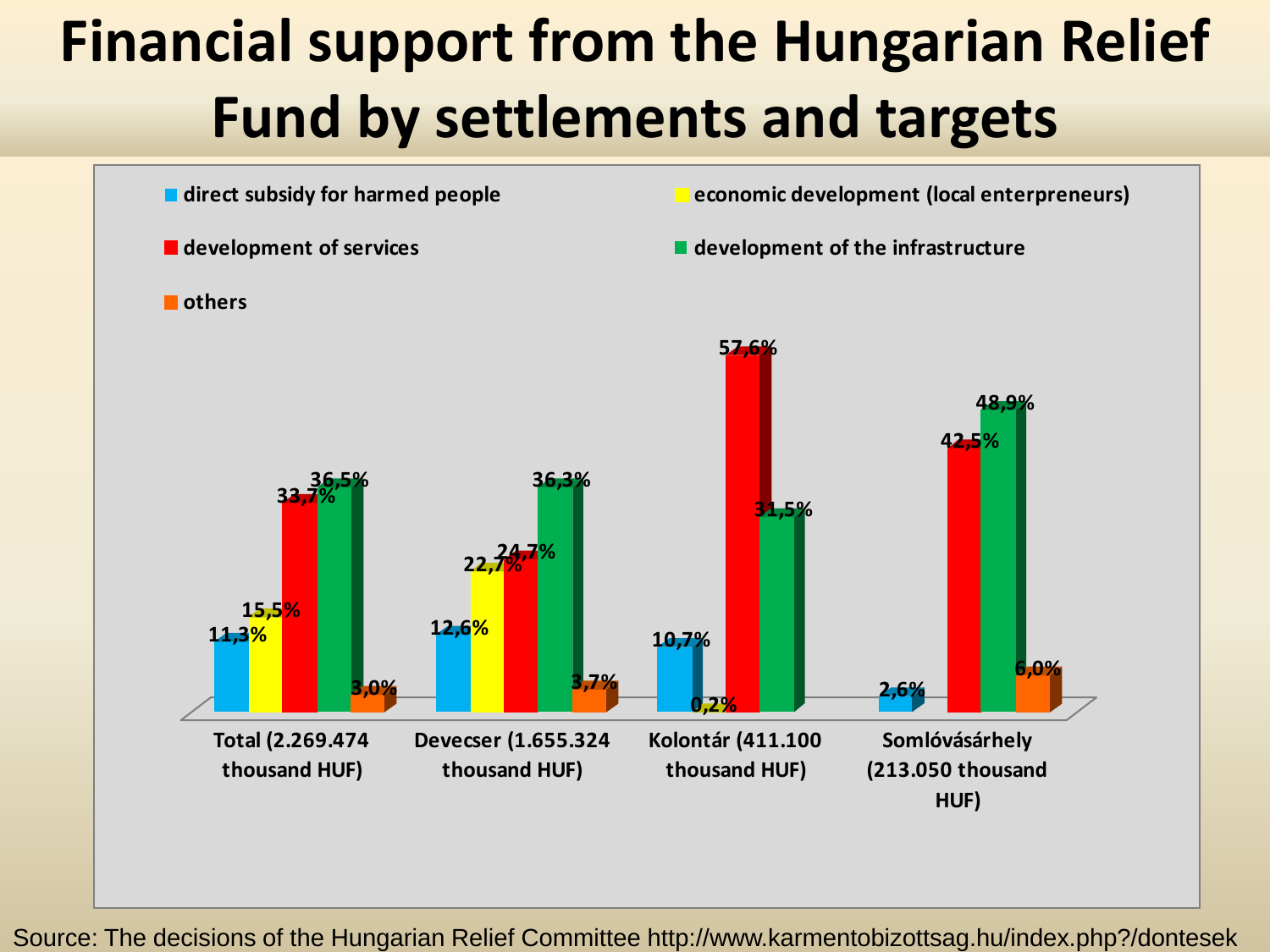# **Acceptance of community investments**

#### *Directly affected people:*

- **Restoration of school**
- **New medical station in the gated community**
- **Development of sewerage**
- **Utility development**

#### *Indirectly affected people:*

- **Restoration of school**
- **Renovation of public spaces**
- **Development of sewerage**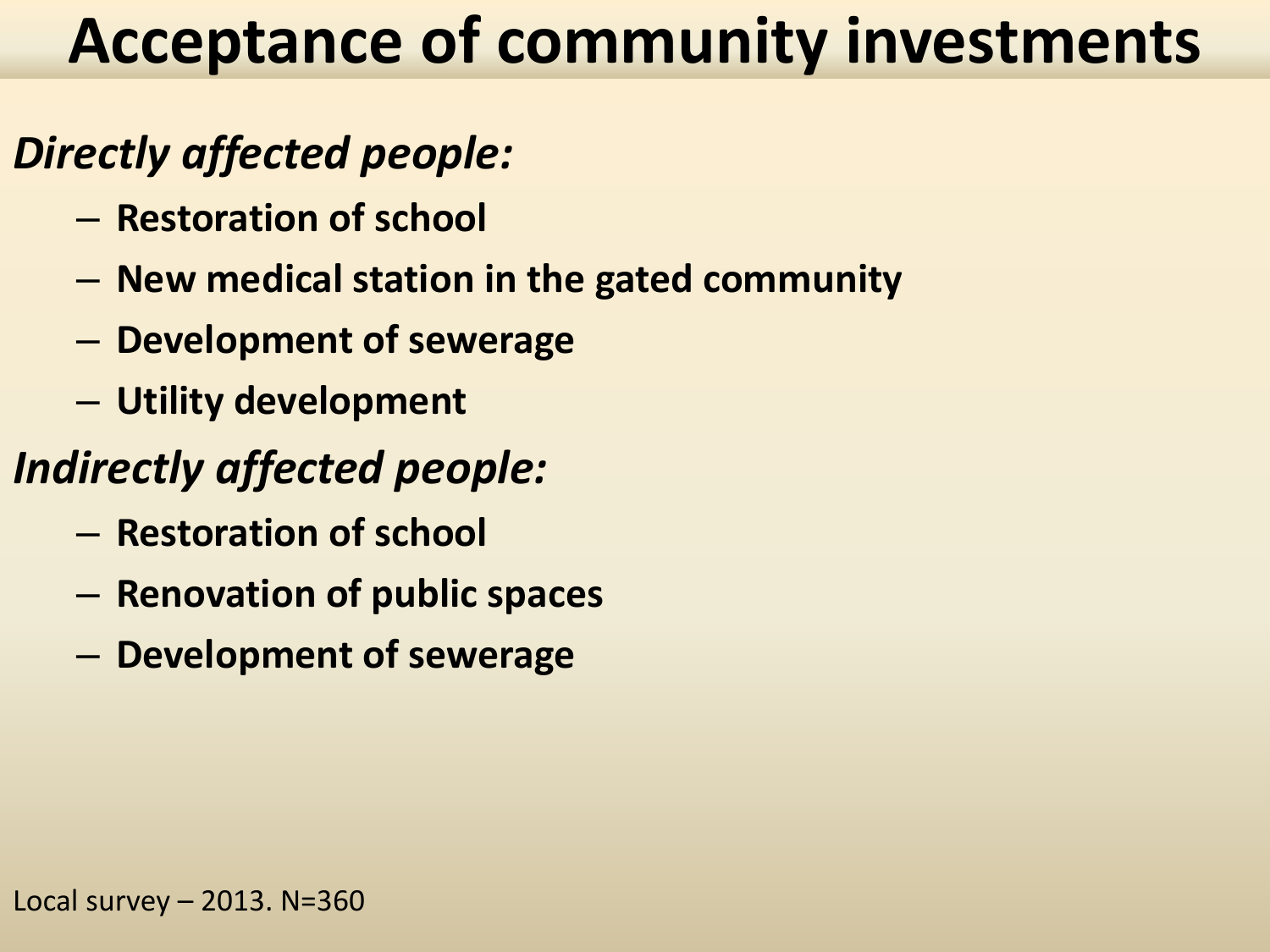## **Community needs in three affected settlements**

- **ongoing public information concerning the local development (72%);**
- **regular medical screening (70%),**
- **public information concerning the MAL (polluter firm)(60%).**
- **ongoing air pollution control (60%),**
- **strengthen community cohesion (55%),**
- **conversation of community problems (47%),**
- **ongoing psychological assistance (40%),**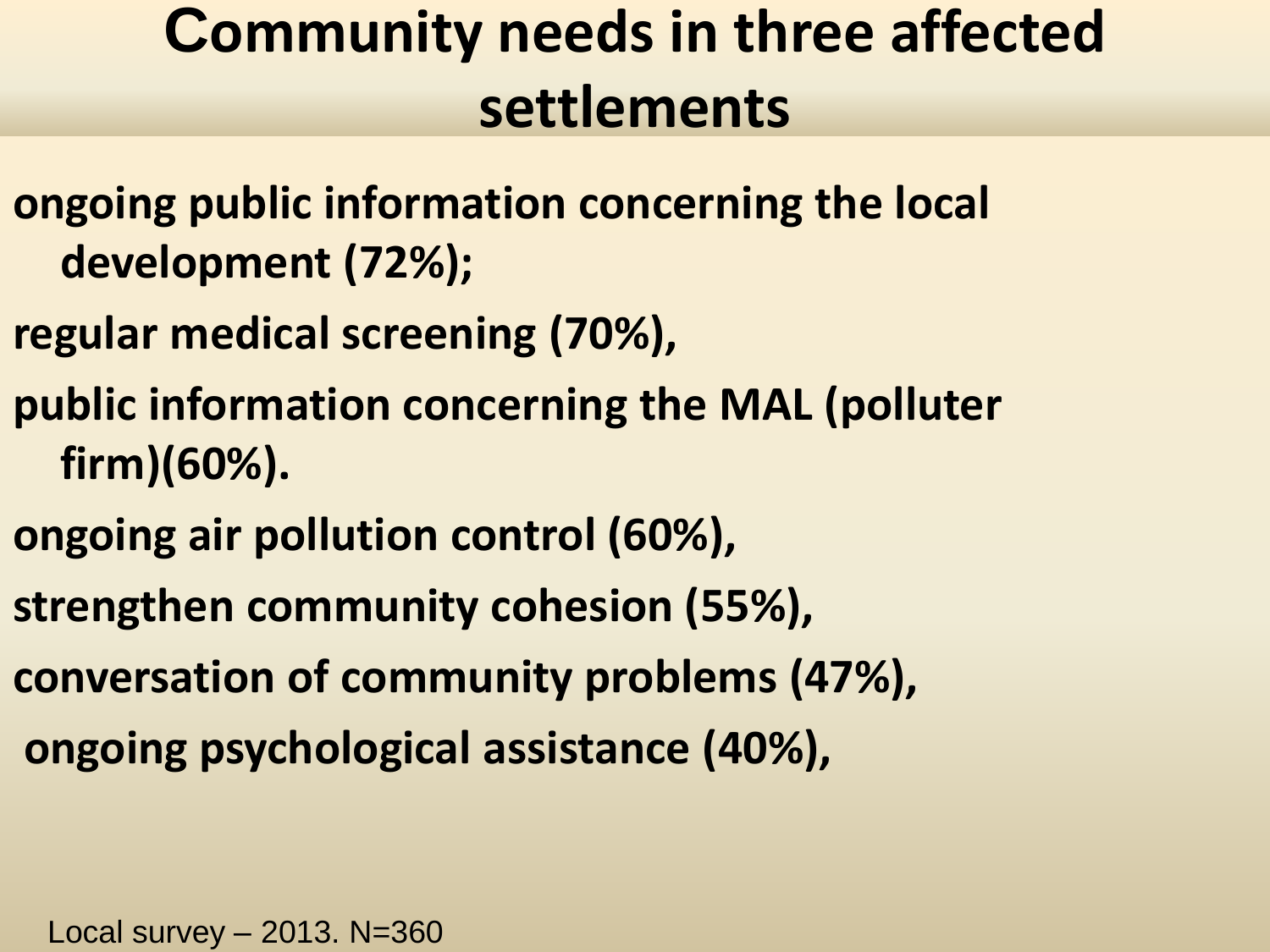## **Most important developments needed**

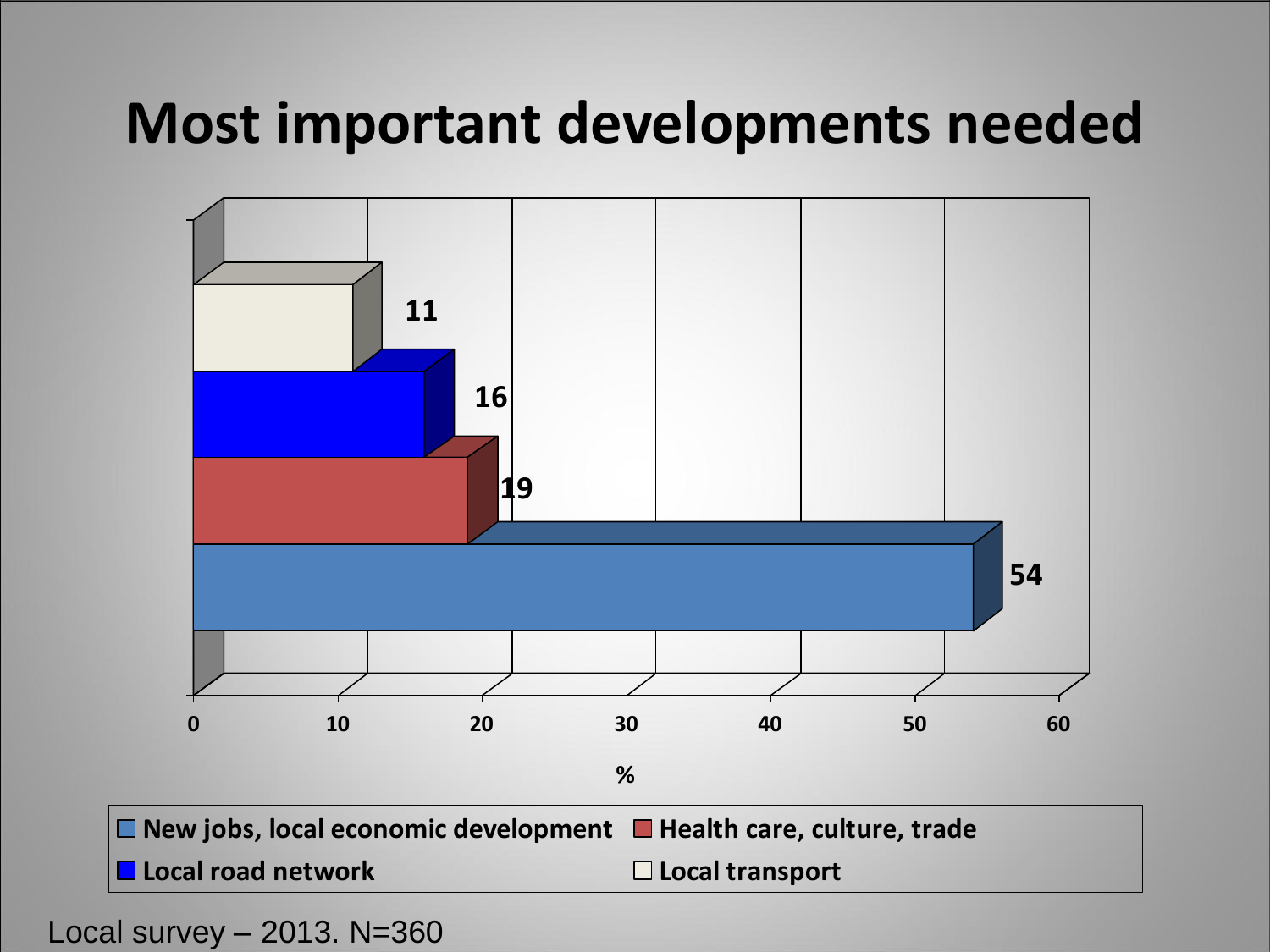#### **Features of the "disaster volunteer"**